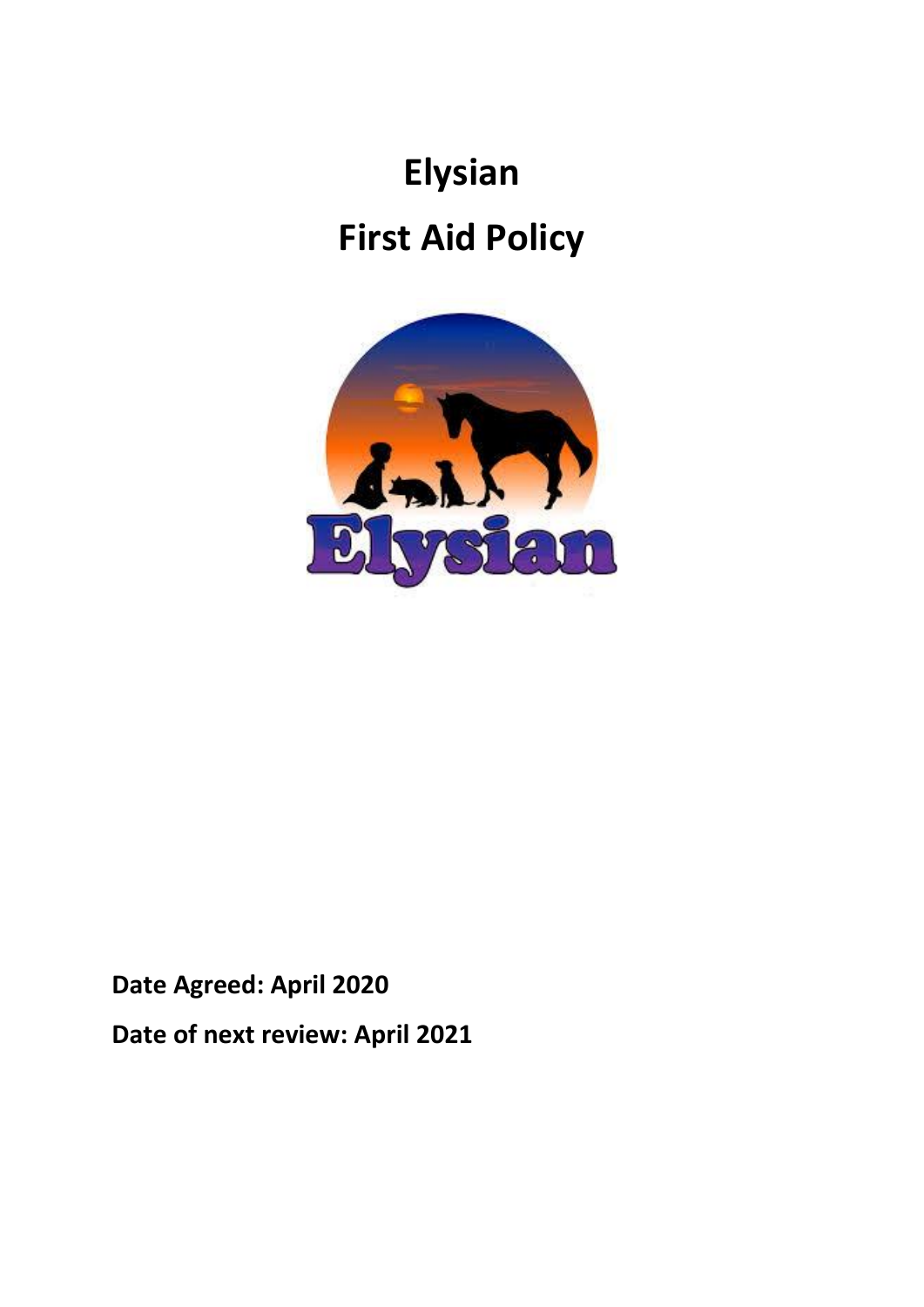# **For the purposes of this policy, where the term Elysian is used, it refers to Elysian Animal Assisted Therapy & Learning CIC including Elysian School and Elysian Animal Assisted Therapy and Learning.**

Elysian recognises the importance of First Aid in saving lives and preventing minor injuries becoming major ones. This is particularly relevant when working in a farm setting where the potential risks are increased and the ability for staff to attend an accident quickly is limited due to the large site. To this end, and in line with its responsibilities under health and safety legislation to provide adequate and appropriate equipment and facilities for providing first aid in the workplace, Elysian has developed this First Aid Policy.

**Two people have been designated to take responsibility for ensuring proper First Aid arrangements: Head of Education and the Elysian Administrator. The current designated first aider is Jen Pogacic**

Elysian will:

- Provide suitably stocked first-aid containers within 2 minutes' walk of all school buildings in the immediate farm site.
- Provide travelling first-aid containers for all trained staff, to be carried to locations where staff and students are temporarily located in the extended surrounding farm site.
- Appoint a person to take charge of first aid arrangements.
- Provide information for employees on first-aid arrangements.
- Appoint and train 1 First Aider who will:
	- 1. complete an accredited First Aid at Work training course.
	- 2. be responsible for giving immediate help to casualties with common injuries or illnesses and those arising from specific hazards at school.
	- 3. Where necessary, ensure that an ambulance or other professional medical help is called.
- Provide Appointed persons training for all other staff.
- Maintain readily accessible accident records for 3 year. The Accident book is located in the Office.
- Ensure that all reportable accidents are reported to the Health & Safety Executive in a timely manner.
- Provide First Aid accommodation for medical treatment.
- Isolate and clear up spillages of blood, vomit and excreta safely.
- Dispose of needles and sharp objects safely.
- Provide hand washing facilities for all staff, students and visitors.

## **Attending to an accident**

If an accident occurs, the member of staff will provide initial first aid only in accordance with their level of expertise and training. As soon as practically possible, the member of staff should contact the designated First Aider by phone and then post a message on the staff WhatsApp group for information. This can only be done if it is safe to do so.

Signs are posted around the site that give information as to who the designated first-aider is.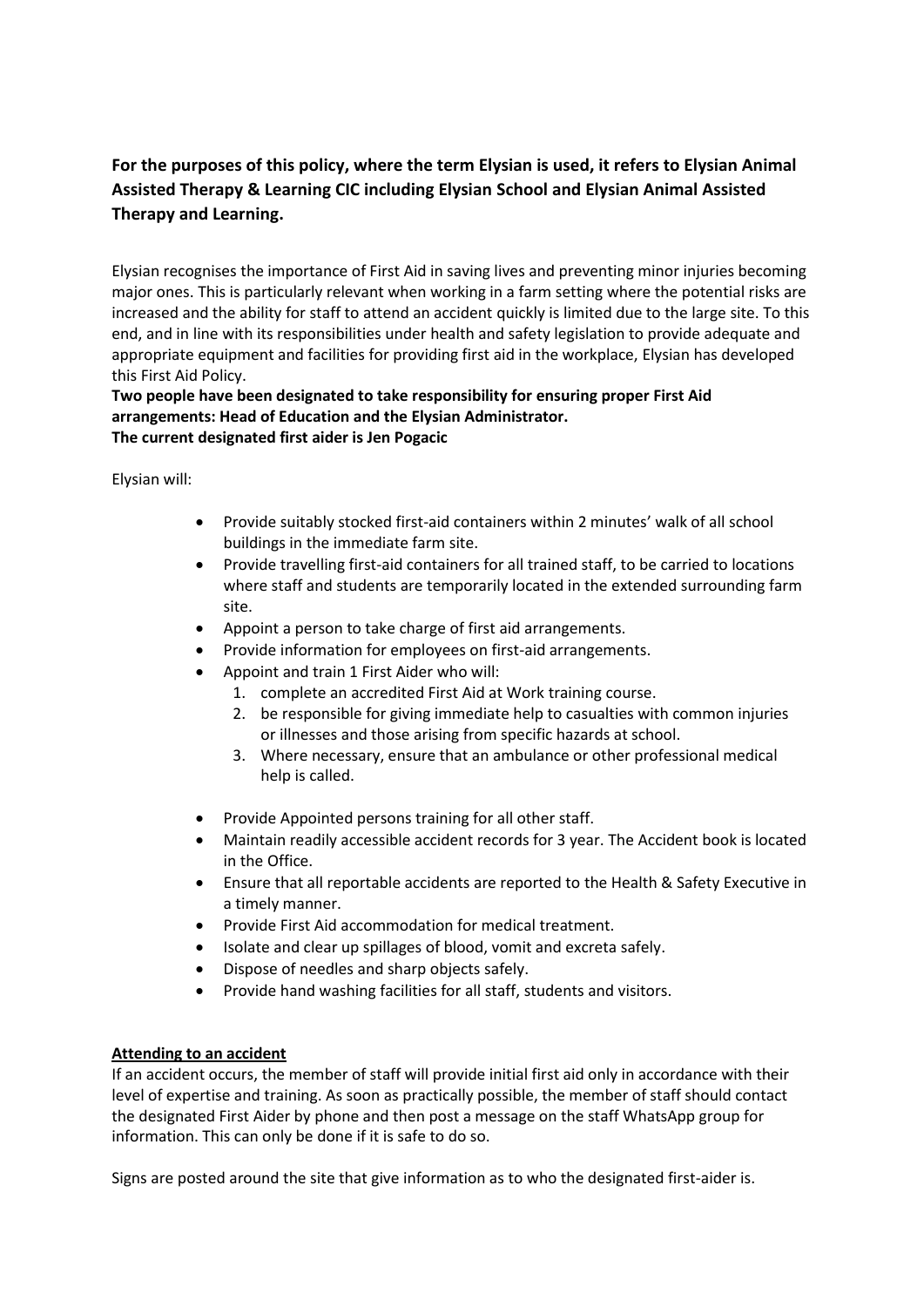First Aiders are responsible for answering calls for assistance, providing support within their competency and for summoning further support if necessary.

The Role of the First Aider:

- Attend all calls for first aid assistance.
- Ensure their own safety at all times.
- Provide assistance at all times in compliance with their 'First Aid at Work' training.
- First Aid Officers must be aware of the limits of their competency and when to call for an ambulance/assistance.
- Take charge of the casualty until a satisfactory level of recovery has been achieved or until the emergency services have arrived.
- Ensure that the condition of the casualty does not deteriorate as far as reasonably practicable by implementing their first aid training.
- Refer the patient on to hospital or to their own GP as appropriate if they are in the opinion that further treatment/attention is required
- Ensure an accident report is completed by the patient or on their behalf as appropriate

The Accident book is kept in Reception. The Head of Education should be informed immediately of any significant accidents or illnesses.

The nearest Emergency and Casualty Departments are at:

**Royal Surrey County Hospital Egerton Road Guildford GU2 7XX**

## **Reportable Incidents**

Under the Reporting of Injuries, Diseases and Dangerous Occurrences Regulations 1995 (RIDDOR) some accidents that occur in schools or during educational activities elsewhere, must be reported to the Health and Safety Executive (HSE), the body responsible for enforcing health and safety law. If employees or self-employed persons working on premises suffer injury, accidents must be reported to the HSE if they: prevent the injured person from continuing at his/her normal work for more than three consecutive days, (excluding the day of the accident), or result in death or major injury.

Major injuries include:

- fractures, except to fingers, thumbs or toes
- amputation
- dislocation of the shoulder, hip, knee or spine
- temporary or permanent loss of sight
- a penetrating injury/chemical/hot metal burn to the eye
- electric shock or electrical burn resulting in unconsciousness or requiring resuscitation or admittance to hospital for more than 24 hours
- loss of consciousness caused by asphyxia, or exposure to harmful substances or biological agents
- acute illness requiring medical treatment caused by exposure to a biological agent or its toxins or infected material
- any other injury which results in admittance to hospital for more than 24 hours, hypothermia, heat induced illness, unconsciousness or the need for resuscitation.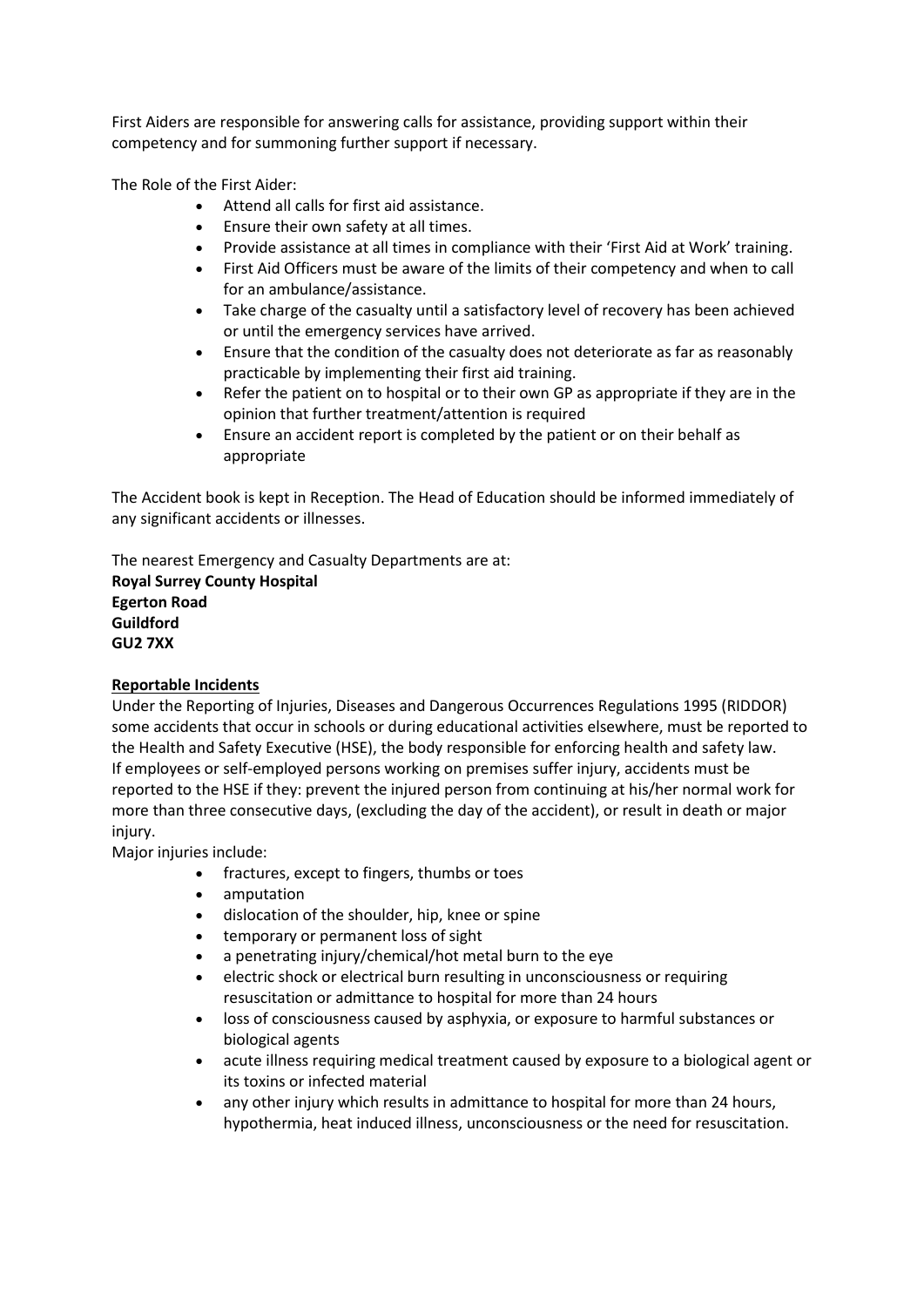Accidents to employees are work-related if they are attributable to:

- work organisation (e.g. the supervision of a school trip)
- the condition of the premises
- plant or substances (e.g. machinery, experiments, etc)
- acts of physical violence to employees (not students).

As far as students and other people who are not at work (e.g. parents, agents) are concerned, an accident must be reported if the person involved is killed or taken to hospital and the accident arises in connection with work.

#### **Fatal Injuries**

If any person dies as a result of an accident arising out of or in connection with work the reporting person should call '999' and then inform the Head of Education. The accident scene must not be disturbed and should be cordoned off. Fatal accidents, major injuries and dangerous occurrences must be reported without delay (e.g. by telephone). Within the next 5 working days this should be followed up by a report in writing. Records will be kept for three years.

#### **Reporting an incident**

All incidents / accidents can be reported to a national call centre rather than direct to the enforcing authority. This can be done in a number of ways:

- by post: The Incident Contact Centre, Caerphilly Business Park, Caerphilly CF83 3GG
- by telephone: 0845 300 9923
- by fax: 0845 300 9924
- by email: riddor@natbrit.com
- on the Internet: www.riddor.gov.uk
- or via the HSE website www.hse.gov.uk

#### **Spillages of blood, vomit and excreta including safe disposal of needles and sharp objects**

Elysian's infection control procedure is as follows:

- Keep people away from the contaminated area
- Cover all breaks in the skin with waterproof plasters
- Wear disposable blue nitrile gloves and a disposable apron
- Where splashing is possible, protect eyes and mouth with a visor
- Avoid hand-mouth contact and hand-eye contact

#### **For blood spills:**

- Use diluted bleach (1-part bleach to 10-parts water) in a bucket of warm water
- Carefully pour the dilute mixture gently over the spill
- Cover with disposable towels
- After 2 minutes mop up using more disposable towels
- Dispose of any used gloves, aprons, mop heads and cloths into the clinical yellow bag and seal it
- Wash hands thoroughly with antibacterial soap and water

#### **For vomit and excreta spills:**

- Remove gross contamination using plenty of paper towels
- Clean affected area with detergent
- Dispose of all waste into a clinical yellow bag and seal the bag
- Wash hands thoroughly with antibacterial soap and water